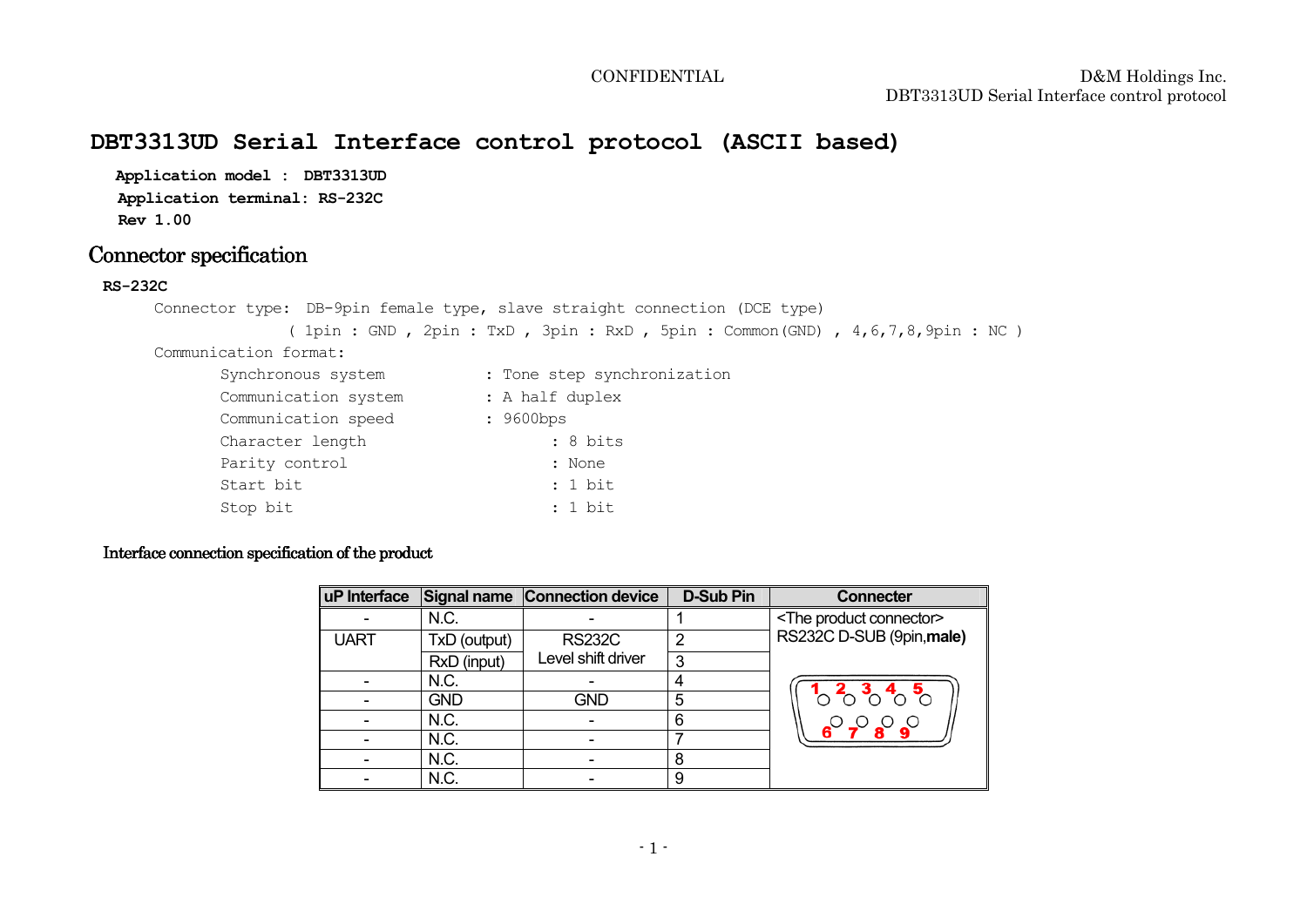| Version | Date         | Contents    | Page |
|---------|--------------|-------------|------|
| 1.00    | July 17, 201 | 1st Release |      |
|         |              |             |      |
|         |              |             |      |
|         |              |             |      |
|         |              |             |      |
|         |              |             |      |
|         |              |             |      |
|         |              |             |      |
|         |              |             |      |

| Approval | <b>Review</b> | Creation |
|----------|---------------|----------|
|          |               |          |
|          |               |          |
|          |               |          |
|          |               |          |
|          |               |          |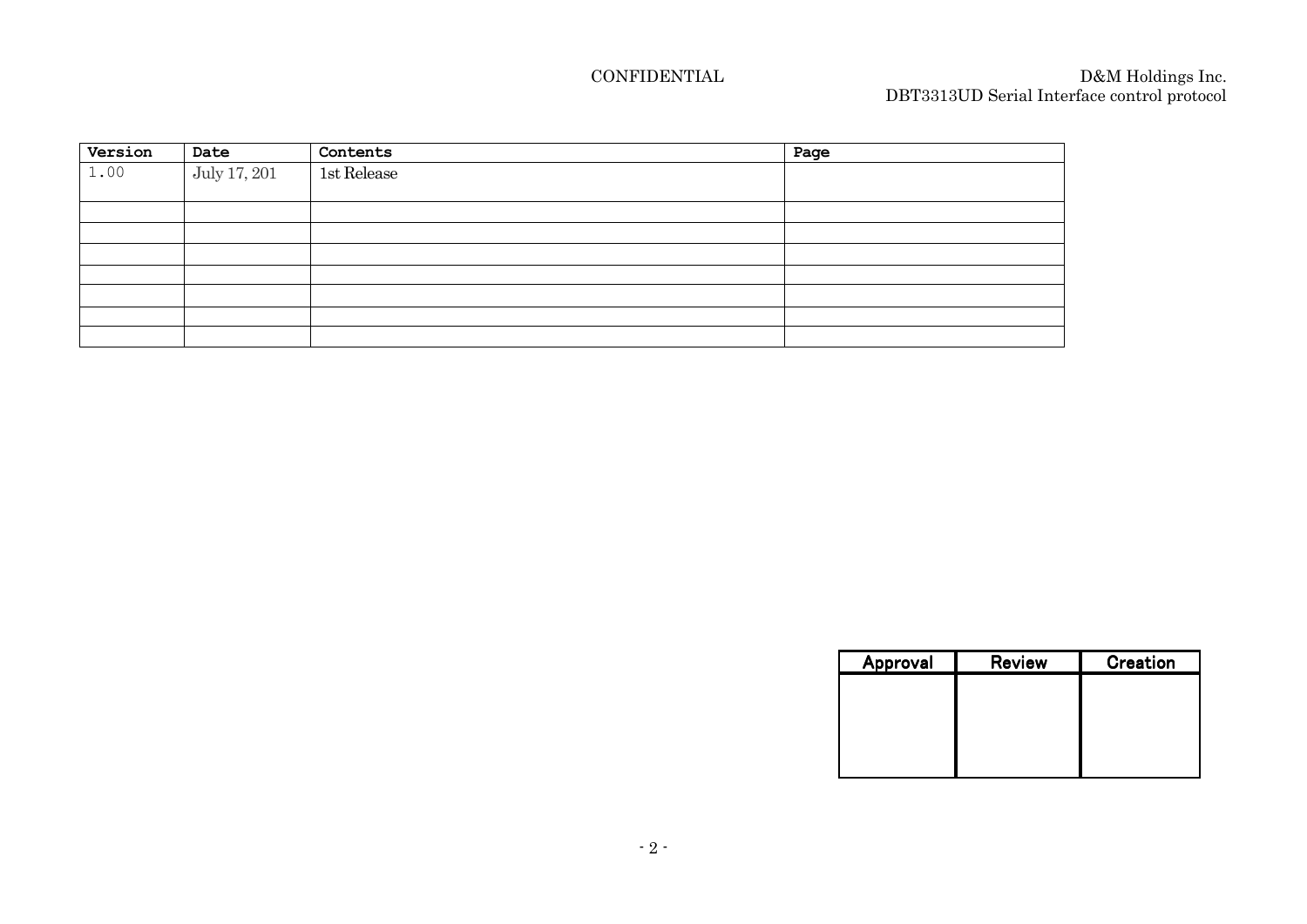## **COMMAND and PARAMETER list**

# **RS232C**→**System** μ**Com Command(Key & SETUP Direct Change)**

| COMMAND             | <b>PARAMETER</b> | Function                                       | example                |
|---------------------|------------------|------------------------------------------------|------------------------|
| KY                  | PW ON            | POWER ON                                       | KYPW ON <cr></cr>      |
|                     | PW OF            | POWER OFF                                      | KYPW OF <cr></cr>      |
|                     | CR UP            | Cursor UP                                      | KYCR UP <cr></cr>      |
|                     | CR DW            | Cursor DOWN                                    | KYCR DW <cr></cr>      |
|                     | CR LT            | Cursor LEFT                                    | KYCR LT <cr></cr>      |
|                     | CR RT            | Cursor RIGHT                                   | KYCR RT <cr></cr>      |
|                     | TY EJ            | Tray OPEN/CLOSE                                | KYTY EJ <cr></cr>      |
|                     | $DC$ ****        | Direct Search Track/chapter/file               | KYDC 0001 <cr></cr>    |
|                     |                  | ****:0 to 9 by ASCII,                          | KYDC 9999 <cr></cr>    |
|                     |                  | 0001=Track/chapter/file No1                    |                        |
|                     |                  | 9999=Track/chapter/file No9999                 |                        |
|                     | $DT$ ***         | Direct Search Group/Title                      | KYDT 001 <cr></cr>     |
|                     |                  | ***: 0 to 9 by ASCII,                          | KYDT 999 <cr></cr>     |
|                     |                  | 001=Track/chapter/file No1                     |                        |
|                     |                  | 999=Track/chapter/file No999                   |                        |
|                     | $DTM$ ******     | Direct Time Search                             | KYDTM 000001 <cr></cr> |
|                     |                  | ******:30 to 39 by ASCII, 000001= 00:00:01     | KYDTM 011550 <cr></cr> |
| $011550 = 01:15:50$ |                  |                                                |                        |
|                     | <b>SRHMD</b>     | Select title/chapter/time search mode          | KYSRHMD <cr></cr>      |
|                     | PLAY             | PLAY change                                    | KYPLAY <cr></cr>       |
|                     | <b>PAUS</b>      | PAUSE change                                   | KYPAUS <cr></cr>       |
|                     | STOP             | STOP change                                    | KYSTOP <cr></cr>       |
|                     | SK FW            | This selects previous track or next track. Fwd | KYSK FW <cr></cr>      |
|                     | SK RV            | This selects previous track or next track. Rev | KYSK RV <cr></cr>      |
|                     | SE FW            | First / Slow search forward.                   | KYSE FW <cr></cr>      |
|                     | SE RV            | First / Slow search Reverse.                   | KYSE RV <cr></cr>      |
|                     |                  |                                                |                        |
|                     |                  |                                                |                        |
|                     |                  |                                                |                        |
|                     |                  |                                                |                        |
|                     |                  |                                                |                        |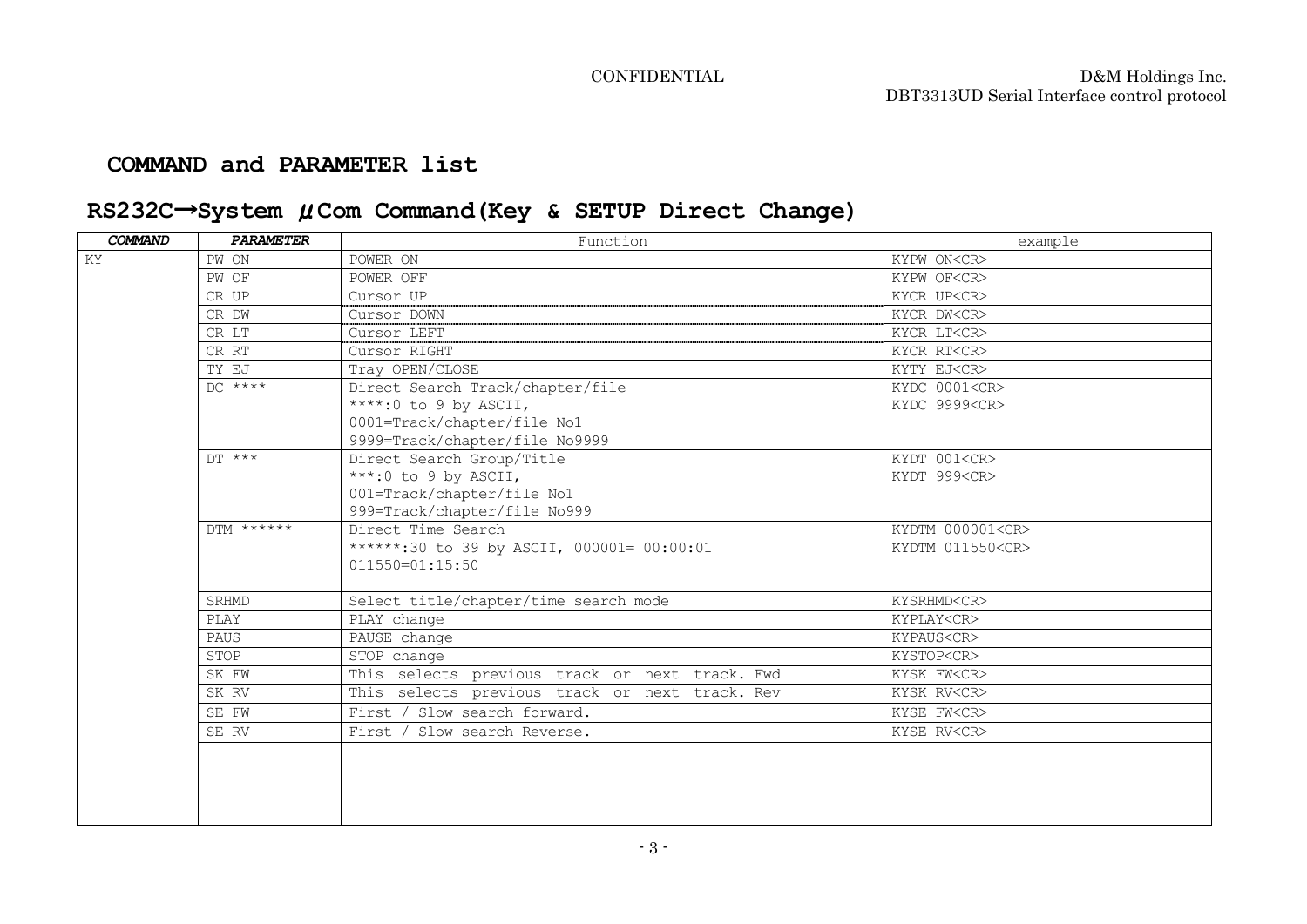| COMMAND | <b>PARAMETER</b> | Function                                         | example             |
|---------|------------------|--------------------------------------------------|---------------------|
| KY      | PAUD UP          | Primary Audio change                             | KYPAUD UP <cr></cr> |
|         | SAUD UP          | Secondary Audio change                           | KYSAUD UP <cr></cr> |
|         | PSUB UP          | Primary Subtitle change                          | KYPSUB UP <cr></cr> |
|         | SSUB UP          | Secondary Subtitle change                        | KYSSUB UP <cr></cr> |
|         | STYL UP          | Subtitle Style change                            | KYSTYL UP <cr></cr> |
|         | ANGL UP          | Angle change                                     | KYANGL UP <cr></cr> |
|         | <b>DIMMER</b>    | FL Display Dimmer change                         | KYDIMMER <cr></cr>  |
|         | RPT AB           | A-B Repeat change                                | KYRPT AB <cr></cr>  |
|         | RPT CH           | Repeat Mode change                               | KYRPT CH <cr></cr>  |
|         | RAND CH          | Random Mode change                               | KYRAND CH <cr></cr> |
|         | PRGNML           | Program Mode change                              | KYPRGNML <cr></cr>  |
|         | CALL             | displayed Programmed tracks on FL Display        | KYCALL <cr></cr>    |
|         | <b>CLEAR</b>     | erase the programmed tracks                      | KYCLEAR <cr></cr>   |
|         | ENTER            | This decides selected item in the setup menu etc | KYENTER <cr></cr>   |
|         | <b>RETURN</b>    | This returns previous setup menu screen          | KYRETURN <cr></cr>  |
|         | TMENU            | Playback Title Menu                              | KYTMENU <cr></cr>   |
|         | PMENU            | Popup Menu display                               | KYPMENU <cr></cr>   |
|         | HOME             | Home Menu display On/Off                         | KYHOME <cr></cr>    |
|         | SETUP            | This operation the initial setting               | KYSETUP <cr></cr>   |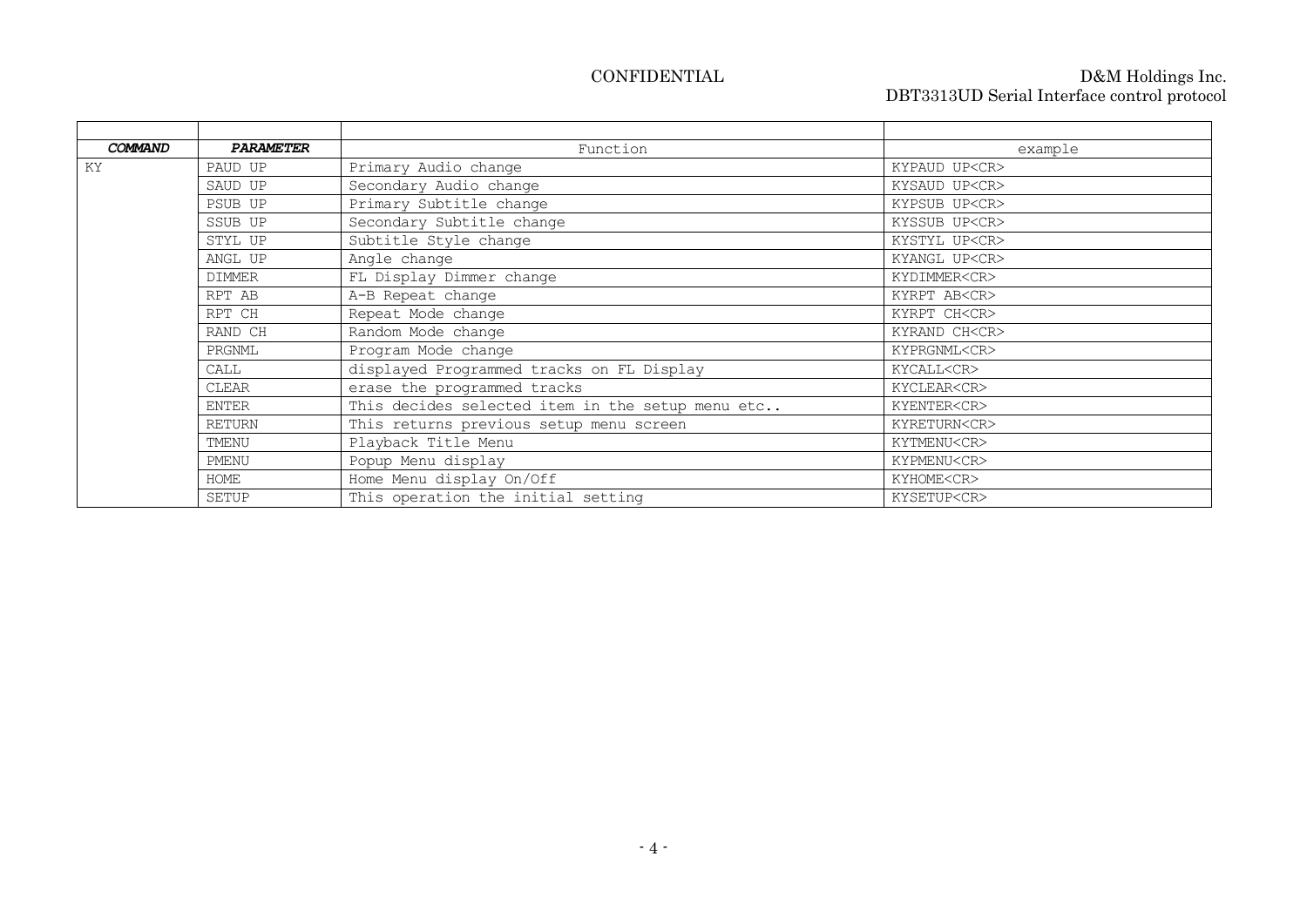| COMMAND | PARAMETER                               | Function                                                                        | example                                  |  |
|---------|-----------------------------------------|---------------------------------------------------------------------------------|------------------------------------------|--|
| KY      | MODE CH                                 | OPTION Menu Display On/Off                                                      | KYMODE CH <cr></cr>                      |  |
|         | MODE *** <sup>1</sup> /*** <sup>2</sup> | call various functions                                                          | KYMODE BDA/HDA <cr></cr>                 |  |
|         |                                         | ****:"/" or (0 to 9) or (A to Z) by ASCII                                       | KYMODE SEC/001 <cr></cr>                 |  |
|         |                                         | $1 =$ Setting Item                                                              |                                          |  |
|         |                                         | $BDA = BD$ Audio Mode Setting,                                                  |                                          |  |
|         |                                         | SEC = Secondary Video Setting                                                   |                                          |  |
|         |                                         | $2 = Set Value$                                                                 |                                          |  |
|         |                                         | HDA = HD Audio Output $(^1 =$ BDA only),                                        |                                          |  |
|         |                                         | MXA = Mix Audio Output $(^1$ = BDA only),                                       |                                          |  |
|         |                                         | OFF = OFF $(^1$ = SEC only),                                                    |                                          |  |
|         |                                         | $001 \sim 009$ = Secondary Video Setting $1 \sim 9$ ( <sup>1</sup> = SEC only)  |                                          |  |
|         | <b>DISP</b>                             | information on screen display                                                   | KYDISP <cr></cr>                         |  |
|         | C RED                                   | carry out a function peculiar to a disk                                         | KYC RED <cr></cr>                        |  |
|         | $C$ GRN                                 | carry out a function peculiar to a disk                                         | KYC GRN <cr></cr>                        |  |
|         | C BLU                                   | carry out a function peculiar to a disk                                         | KYC BLU <cr></cr>                        |  |
|         | C YEL                                   | carry out a function peculiar to a disk                                         | KYC YEL <cr></cr>                        |  |
|         | PAGE                                    | change the picture of DVD-Audio                                                 | KYPAGE <cr></cr>                         |  |
|         | HDMIRES CH                              | Resolution change                                                               | KYHDMIRES CH <cr></cr>                   |  |
|         | PURDRCT CH                              | Pure Direct mode Select change                                                  | KYPURDRCT CH <cr></cr>                   |  |
|         | PICTADJ CH                              | picture adjust mode Select                                                      | KYPICTADJ CH <cr></cr>                   |  |
|         | DSCLYR CH                               | selects the layer of SACD/DVD-AUDIO/BD change                                   | KYDSCLYR CH <cr></cr>                    |  |
|         | AUTRMD ***                              | Auto Transfer mode ***: A to Z by ASCII                                         | KYAUTRMD OTM <cr></cr>                   |  |
|         |                                         | $OTM = One Time AUT = Auto$                                                     | KYAUTRMD AUT <cr></cr>                   |  |
|         | $NUM *$                                 | Ten key select                                                                  | KYNUM 0 <cr></cr>                        |  |
|         |                                         | $*: (0 to 9)$ or (A to Z) by ASCII                                              | KYNUM P <cr></cr>                        |  |
|         |                                         | $0 = 0$ , $1 = 1$ , $2 = 2$ , $3 = 3$ , $4 = 4$ , $5 = 5$ , $6 = 6$ , $7 = 7$ , |                                          |  |
|         |                                         | $8 = 8$ , $9 = 9$ , $P = +10$                                                   |                                          |  |
|         | NET *                                   | Network service select ***: A to Z by ASCII                                     | KYNET YT <cr><br/>KYNET NE<cr></cr></cr> |  |
|         |                                         | $YT = Yourube, NE = Netfilx, W = Vudu$                                          | KYNET VU <cr></cr>                       |  |
| SU      | VIASP ****                              | TV Aspect Setting Direct Change                                                 | SUVIASP $16:9 < CR$                      |  |
|         |                                         | ****:":" or (0 to 9) or (A to Z) by ASCII                                       | SUVIASP WIDE <cr></cr>                   |  |
|         |                                         | $16:9 = 16:9$ Squeeze, WIDE = WIDE(16:9),                                       |                                          |  |
|         | VIPGM ****                              | Progressive Mode Setting Direct Change                                          | SUVIPGM AUTO <cr></cr>                   |  |
|         |                                         | ****: (0 to 9) or (A to Z) by ASCII                                             | SUVIPGM VID1 <cr></cr>                   |  |
|         |                                         | $AUTO = Auto, VIDI = Video, VID2 = FILM$                                        | SUVIPGM VID2 <cr></cr>                   |  |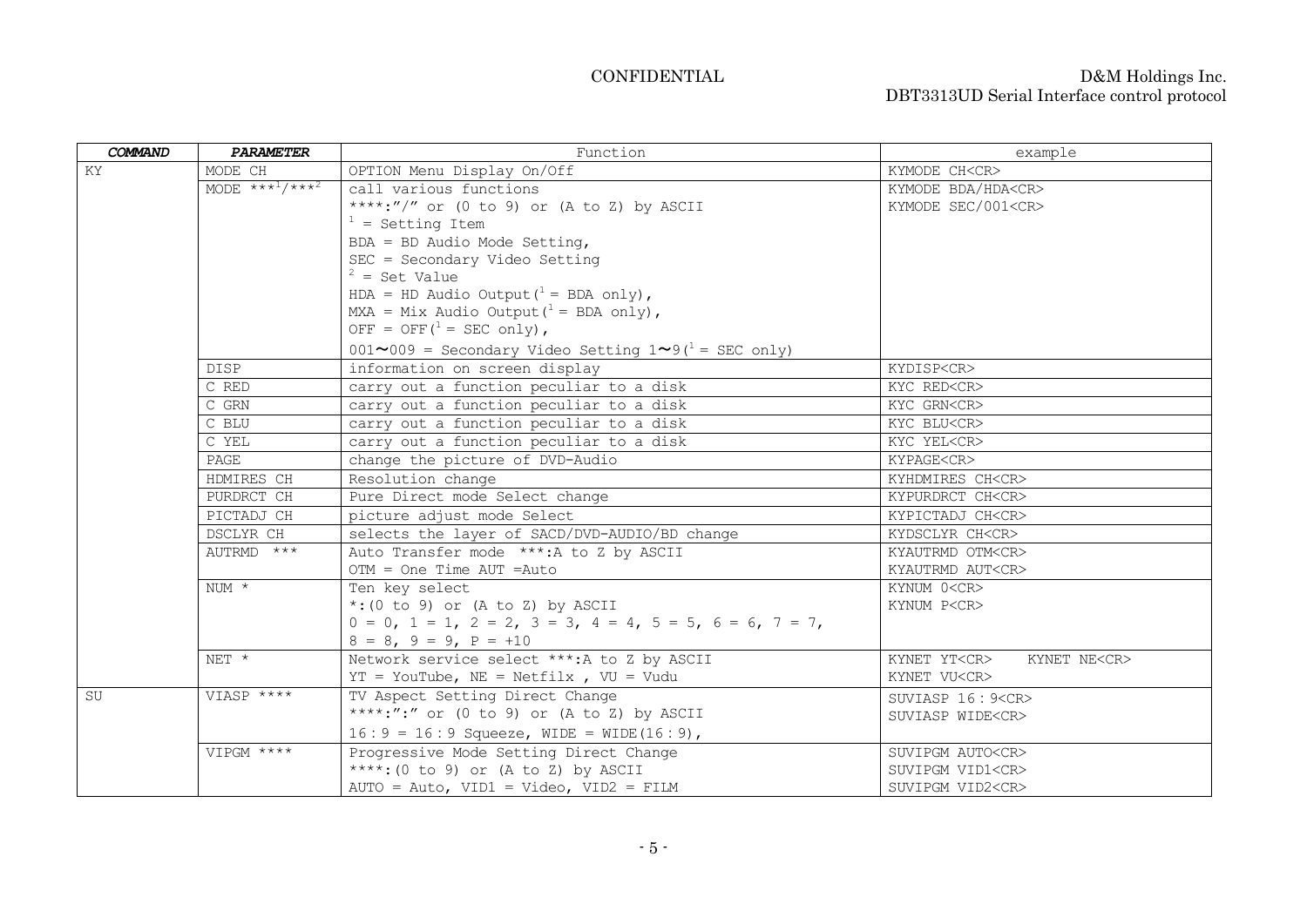# $\operatorname{RS-}232\mathrm{C} \Leftrightarrow \operatorname{System}$   $\mu$  Com Command(Request Player Status)

| COMMAND       | Answer                                                       | Function                                                               | example                              |
|---------------|--------------------------------------------------------------|------------------------------------------------------------------------|--------------------------------------|
| PW? < CR      | PW ON                                                        | Power ON Status                                                        |                                      |
|               | PW OFF                                                       | Power OFF Status                                                       |                                      |
| PS? <cr></cr> | $PS \star \star \star \star^1 / \star \star \star \star^2 /$ | Return Play Status                                                     | PS CDDA/PLAY/1024/OF/AL/OF <cr></cr> |
|               | $****^3/**^4/**^5/$                                          | ****: (0 to 9) or (A to Z) by ASCII                                    |                                      |
|               | $**^6$                                                       | **** <sup>1</sup> = Media Type                                         |                                      |
|               |                                                              | $CDDA = CD-DA$ , $CDRM = CD-ROM$ , $DVDV = DVD-VIDEO$ ,                |                                      |
|               |                                                              | DVDA = DVD-AUDIO, DVVR = DVD-VR, SACD = Super Audio CD,                |                                      |
|               |                                                              | $DLNA = DNLA$ , $AVCR = AVCREC$ , $AVCH = AVCHD$ , $WEBS = Web Stream$ |                                      |
|               |                                                              | EXTM = External Memory, BDMV = BDMV, BDAV = BDAV, NODC = NO            |                                      |
|               |                                                              | DISC or Unknown disc                                                   |                                      |
|               |                                                              | **** <sup>2</sup> = Play Status                                        |                                      |
|               |                                                              | PLAY = Play, PAUS = Pause, STOP = Stop,                                |                                      |
|               |                                                              | $FFFW = Fast Search FWD, FFRV = Fast Search REV,$                      |                                      |
|               |                                                              | SLFW = Slow Search FWD, SLRV = Slow Search REV,                        |                                      |
|               |                                                              | $STUP = Setup$ , OPEN = OPEN, CLOS = CLOSE, HOME = Home Menu           |                                      |
|               |                                                              | $LOAD = Disc$ Loading, MENU = Disc Menu, RESM = Resume Stop            |                                      |
|               |                                                              | $***^3$ = HDMI Resolution                                              |                                      |
|               |                                                              | $480I = 480i$ , 576I = 576i, 480P = 480p, 576P = 576p, 720P =          |                                      |
|               |                                                              | 720p, $108I = 1080i$ , $108P = 1080P$ , $1024 = 108024P$ , NONE = HDMI |                                      |
|               |                                                              | OFF                                                                    |                                      |
|               |                                                              | $***^4$ = Random ON/OFF Mode                                           |                                      |
|               |                                                              | $ON = ON$ , $OF = OFF$                                                 |                                      |
|               |                                                              |                                                                        |                                      |
|               |                                                              | $***^5$ = Repeat Mode                                                  |                                      |
|               |                                                              | ON = REPEAT ONE, $AL = ALL REPEAT$ , OF = OFF                          |                                      |
|               |                                                              |                                                                        |                                      |
|               |                                                              | $***^6$ = Program Mode                                                 |                                      |
|               |                                                              | $ON = ON$ , OF = OFF                                                   |                                      |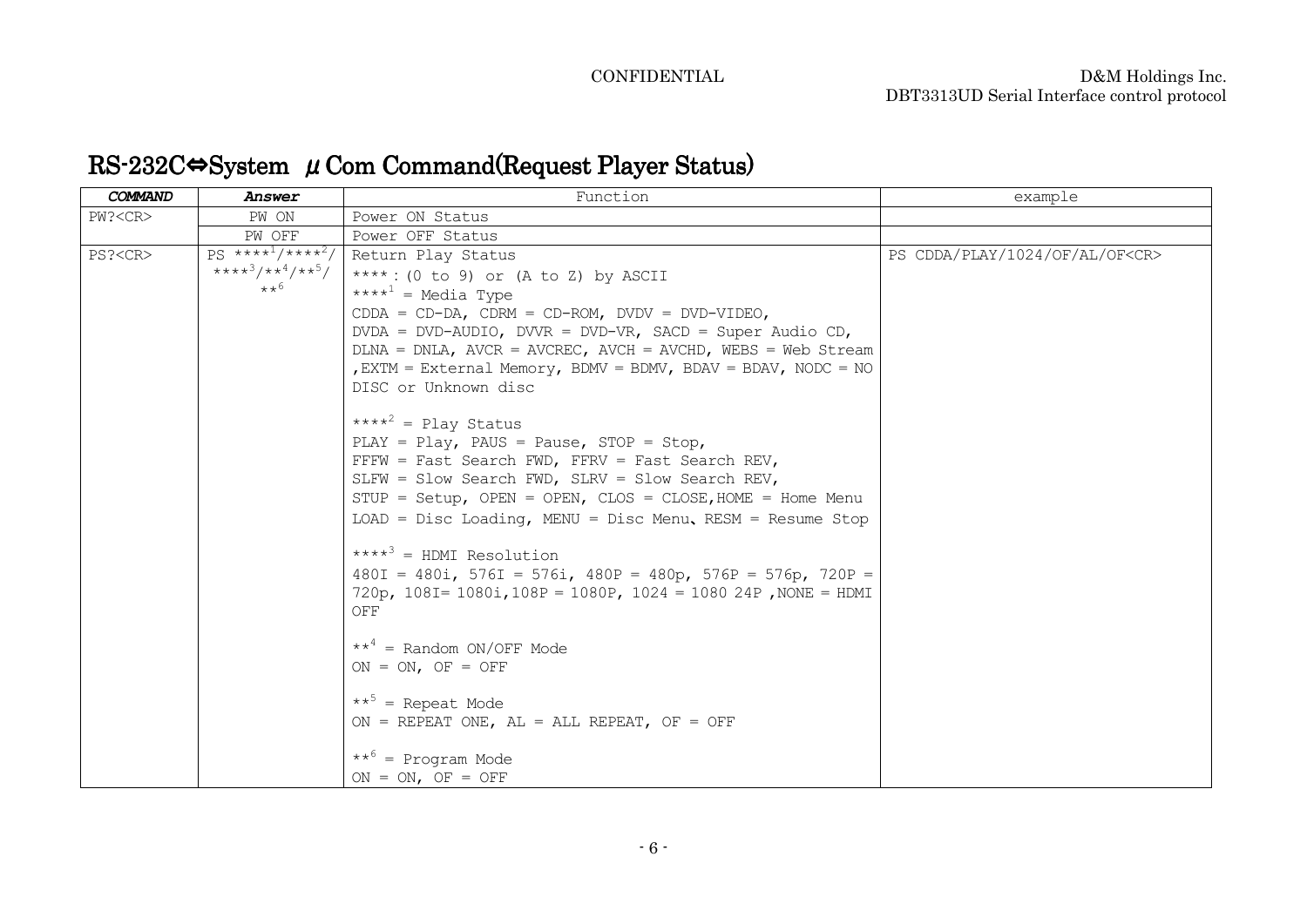| <b>COMMAND</b> | Answer                                                                                      | Function                                                                                                                                                                                                                                                                                                                                                                                                                                                                                                                                                                                                              | example                              |
|----------------|---------------------------------------------------------------------------------------------|-----------------------------------------------------------------------------------------------------------------------------------------------------------------------------------------------------------------------------------------------------------------------------------------------------------------------------------------------------------------------------------------------------------------------------------------------------------------------------------------------------------------------------------------------------------------------------------------------------------------------|--------------------------------------|
| TMS? <cr></cr> | TMS $***^1$ /**** <sup>2</sup> /<br>$\star \star^3/\star \star^4/\star \star^5/$<br>$****6$ | Return Time Status<br>**, ****: (0 to 9) or (A to Z) by ASCII<br>*** <sup>1</sup> = Title/Group Data (1~999)<br>**** <sup>2</sup> = Chapter/Track Data (1~9999)<br>$**^3$ = Time Data(hour: $0 \sim 99$ )<br>$**^4$ = Time Data (minute: $0 \sim 59$ )<br>$***^5$ = Time Data (second: $0 \sim 59$ )<br>$****^6$ = Time Mode<br>SGEL = SINGLE ELAPSED, SGRE = SINGLE REMAIN,<br>TLEL = TOTAL ELAPSED, TLRE = TOTAL REMAIN,<br>TTEL = TITLE ELAPSED, TTRE = TITLE REMAIN,<br>CHEL = CHAPTER ELAPSED, CHRE = CHAPTER REMAIN,<br>GREL = GROUP ELAPSED, GRRE = GROUP REMAIN,<br>TREL = TRACK ELAPSED, TRRE = TRACK REMAIN | TMS 001/0022/01/23/55/TLEL <cr></cr> |
| PI? <cr></cr>  | $PT *1/*2$                                                                                  | Secondary Video Number<br>$*:0$ to 9 by ASCII<br>$\star^1$ = Current Secondary Video Number0 $\sim$ 9 (0 = OFF)<br>$*^{2}$ = Total Secondary Video Number0~9<br>$(0 = No Secondary Video)$                                                                                                                                                                                                                                                                                                                                                                                                                            | PI 1/5 <cr></cr>                     |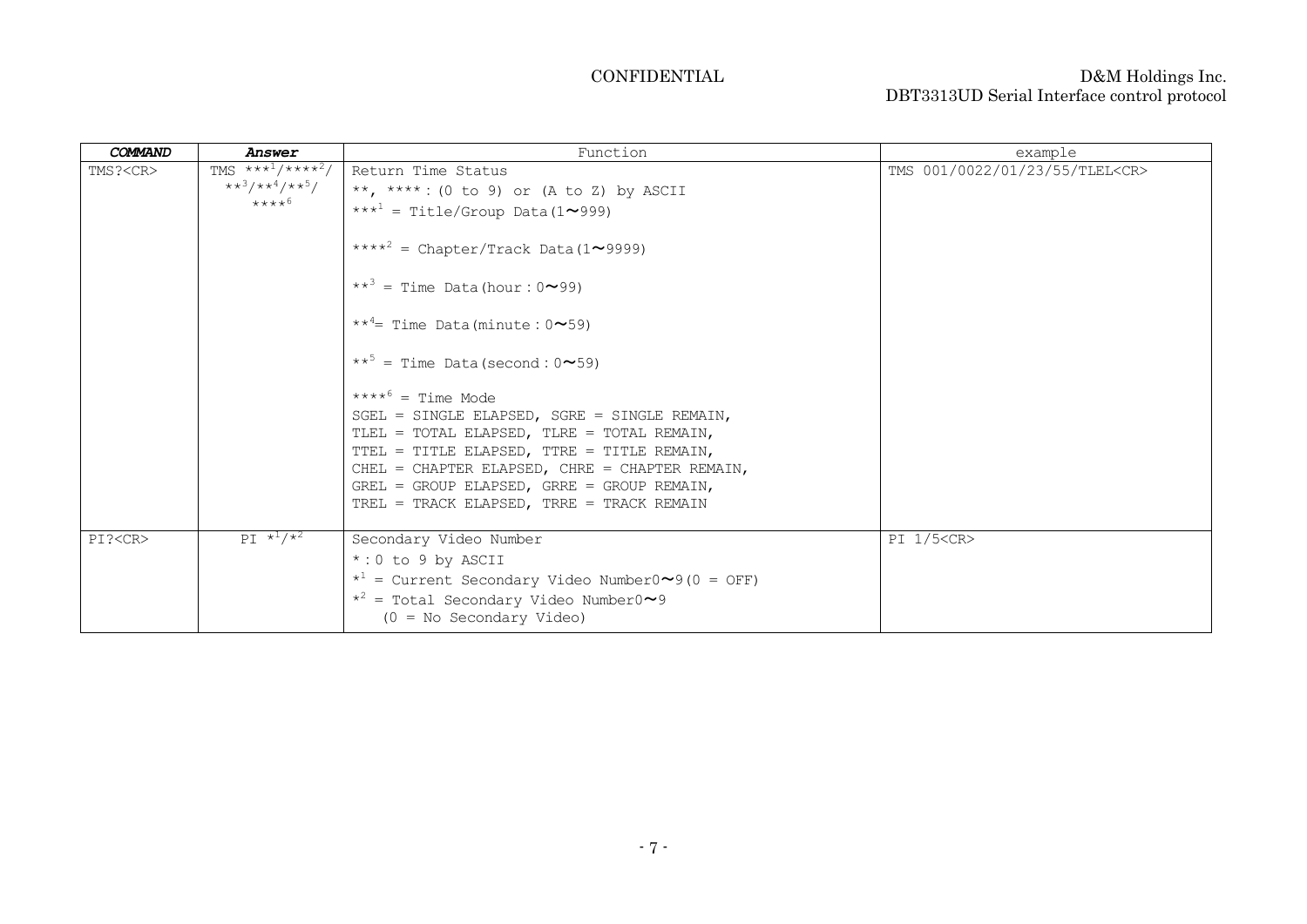| <b>COMMAND</b>   | Answer                                         | Function                                                                                                                   | example                        |
|------------------|------------------------------------------------|----------------------------------------------------------------------------------------------------------------------------|--------------------------------|
| AUDSP? <cr></cr> | AUDSP<br>$**^1/**^2/**^3/$<br>$***^4$ /** $^5$ | Audio Information<br>*, **, ***, ****: "+", (0 to 9) or (A to Z) by ASCII<br>$**^1$ = Current Primary Audio Number         | AUDSP 07/16/D+/71/JP <cr></cr> |
|                  |                                                | $**^2$ = Total Primary Audio Number                                                                                        |                                |
|                  |                                                | ** <sup>3</sup> = Current Primary Audio Stream<br>$DD = Dolby Digital, MP = MPEG, LP = LPCM, DT = DTS,$                    |                                |
|                  |                                                | $D+$ = Dolby Digital PLUS, $DH = DTS-HD,$                                                                                  |                                |
|                  |                                                | TU = Dolby True HD, $M3 = MP3$ , WM = WMA,<br>$AC = AAC$ , $DS = DSD$ , $PP = PPCM$ , $NO = No$ or Unknown Audio           |                                |
|                  |                                                | $**^4$ = Current Primary Audio Channel<br>$10 = 1.0$ ch, $11 = 1.1$ ch, $20 = 2.0$ ch, $21 = 2.1$ ch,                      |                                |
|                  |                                                | $30 = 3.0$ ch, $31 = 3.1$ ch, $40 = 4.0$ ch, $41 = 4.1$ ch,<br>$50 = 5.0$ ch, $51 = 5.1$ ch, $60 = 6.0$ ch, $61 = 6.1$ ch, |                                |
|                  |                                                | $70 = 7.0$ ch, $71 = 7.1$ ch, $80 = 8.0$ ch, $NO = No$ or Unknown Channel                                                  |                                |
|                  |                                                | $**^5$ = Current Primary Audio Language                                                                                    |                                |
|                  |                                                | $JP = Japanese$ , $EN = English$ , $FR = French$ , $DE = German$ ,<br>IT = Italian, ES = Spanish, NI = Dutch,              |                                |
|                  |                                                | $ZH = Chinese$ , RU = Russian, KO = Korean, OH = Others                                                                    |                                |